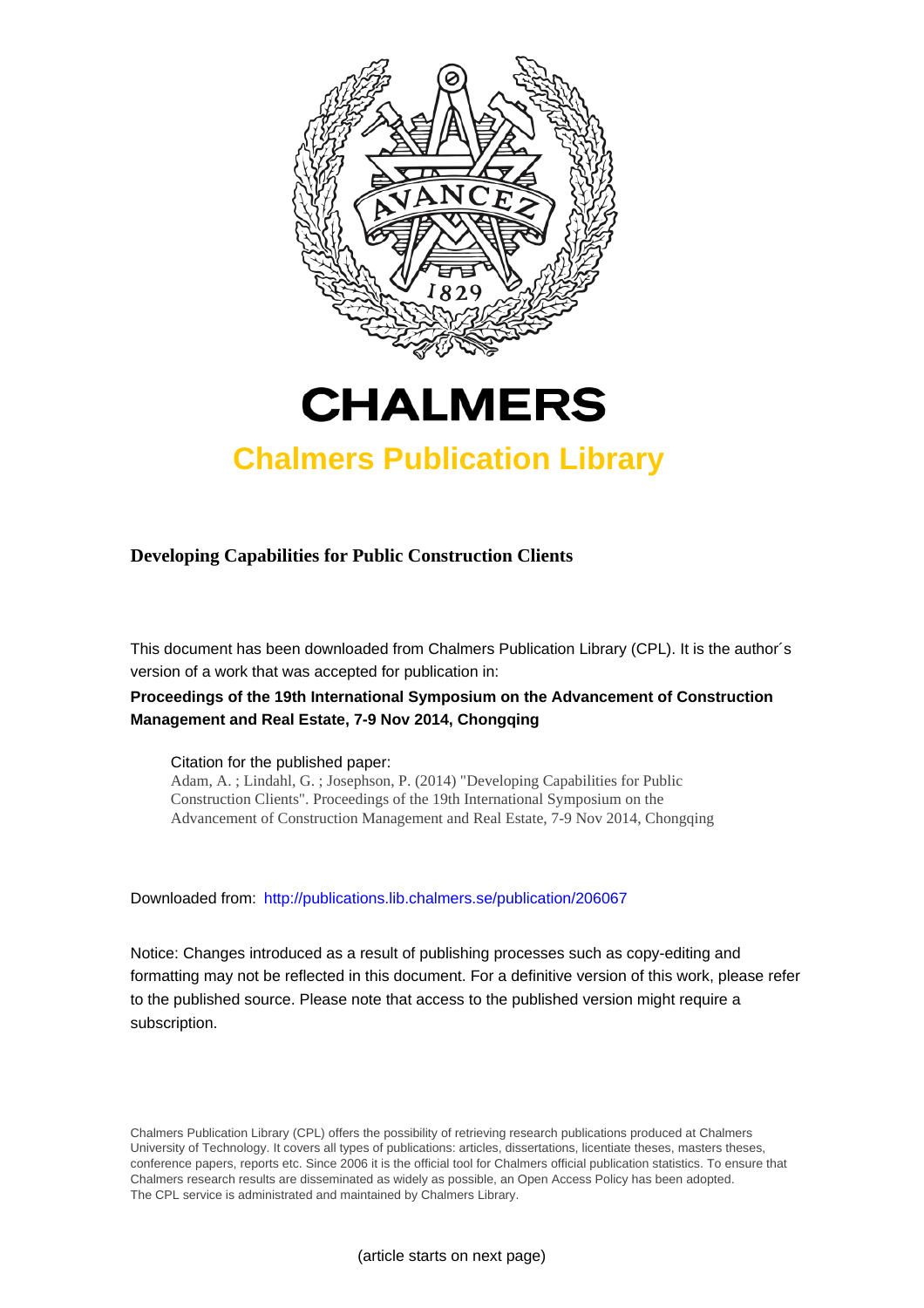# **Developing Capabilities for Public Construction Clients**

**Abderisak Adam, Göran Lindahl and Per-Erik Josephson**

**Abstract** Clients in the public sector face a large number of challenges in designing, procuring and managing major construction projects in a manner that is conducive to the organization's overall goals. The role of the client in bringing about successful project completion has more recently been emphasized with a growing number of studies focusing on developing dynamic client capabilities that facilitate the handling of a project through all of its different phases.

Though the capabilities of the client carries immense importance in all construction projects, the importance is further exacerbated by the sheer scale of the projects involved in major construction projects, a development which has prompted governmental agencies to inquire into ways to improve processes in the client organization.

To address such inquiries, this paper which is based on a literature review, explores the types of dynamic capabilities that emerge with respect to public construction clients and in particular, if and how a specific client capability influences a specific project outcome. The mapping of capabilities constitutes a theoretical foundation for a forthcoming empirical study on the same topic.

**Keywords** Public clients • Dynamic capabilities • Infrastructure

A. Adam  $(\boxtimes)$ 

\_\_\_\_\_\_\_\_\_\_\_\_\_\_\_\_\_\_\_\_\_\_\_\_\_\_\_\_\_

Department of Civil and Environmental Engineering. Chalmers University of Technology, Gothenburg, Sweden. e-mail: [abderisak.adam@chalmers.se](mailto:abderisak.adam@chalmers.se)

G. Lindahl

Department of Civil and Environmental Engineering. Chalmers University of Technology, Gothenburg, Sweden. e-mail: [goran.lindahl@chalmers.se](mailto:goran.lindahl@chalmers.se)

P-E. Josephson

Department of Civil and Environmental Engineering. Chalmers University of Technology, Gothenburg, Sweden. e-mail: [per-erik.josephson@chalmers.se](mailto:per-erik.josephson@chalmers.se)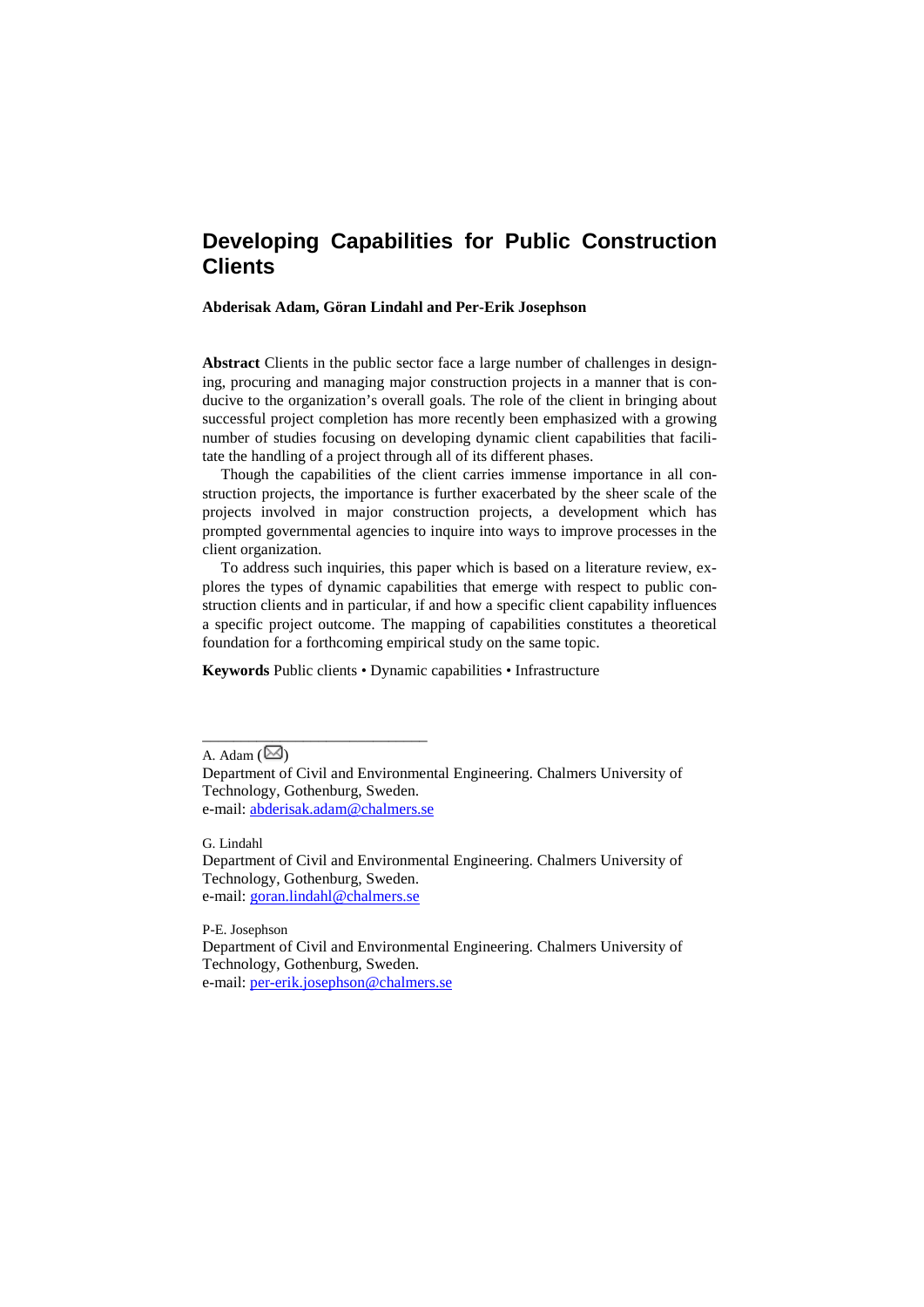## **Introduction**

It is an oft-repeated truism that the more capable the organization, the more enhanced its ability to thrive. Perhaps nowhere is that more evident than in construction. The industry is inundated with myriads of stakeholders, from the more obvious actors: the owners, contractors and consultants to the extensive range of, architects, banks, regulatory institutions and users who all - in one way or the other - come in contact with the project (Chinyio & Olomolaiye, 2010).

These different stakeholders have their own standards with respect to what qualifies as a successful project. In the case of the client organization, Frödell et al. (2008) recount how clients often perceived the actual process of executing project goals to be less challenging than that of defining the goals to begin with, a difficulty which can be alleviated by better communication with the users; the ability to properly communicate with the end user, define project goals and execute in accordance to those goals are all pivotal capabilities that the client organization needs to possess (Kometa, et al., 1994; Lim & Ling, 2002; Xia & Chan, 2010). The Oxford Dictionaries (2014) defines the term *capability* as "the power or ability to do something" which seems to suggest a sort of executional potential, a connation that is stated more explicitly in Merriam-Webster's Dictionary (2014) in which capability is viewed as "a feature or faculty capable of development.*"* This attribute of potentiality is at the heart of the term. It alludes to capability as a form of resource that can not only be acquired, harvested and improved but also deployed at will. In a similar fashion, capability, and dynamic capability in particular, has been defined in terms of the ability to enact organizational change by adopting various operational measures (Teece, 1997).

Developing the competencies of public clients is important as it serves to protect and strengthen the role of the client organization in fostering innovation in the construction industry (Manley, 2006). This becomes especially important considering the complexity and the enormity of the projects that are procured by governmental agencies (APCC, 2002). For that reason, governments need to take the client organizations' capabilities into account when designing procuring strategies and safeguarding mechanisms (Furneaux, et al., 2008). Part of doing so is to ensure that the client does not engage in behavior that sets out to make the project more complex than it needs to be and instead steer away from unnecessary demands that increases project complexity (Lim & Ling, 2002).

The client is in the position of the procurer and therefore has the overall responsibility to manage the direction of the project. This, both in terms of designing the initial contractual obligation in a way that is conducive to the project's overall goals but also in terms of achieving better cooperation between the different actors in the supply chain to overcome project challenges and thereby improve the success of the project (Briscoe, et al., 2004). In discussing these challenges, The National Audit Office (NAO, 2009) of the United Kingdom issued a report calling for the development of public clients' skills. A particular emphasis was placed on improving commercial skills due to their importance in determining the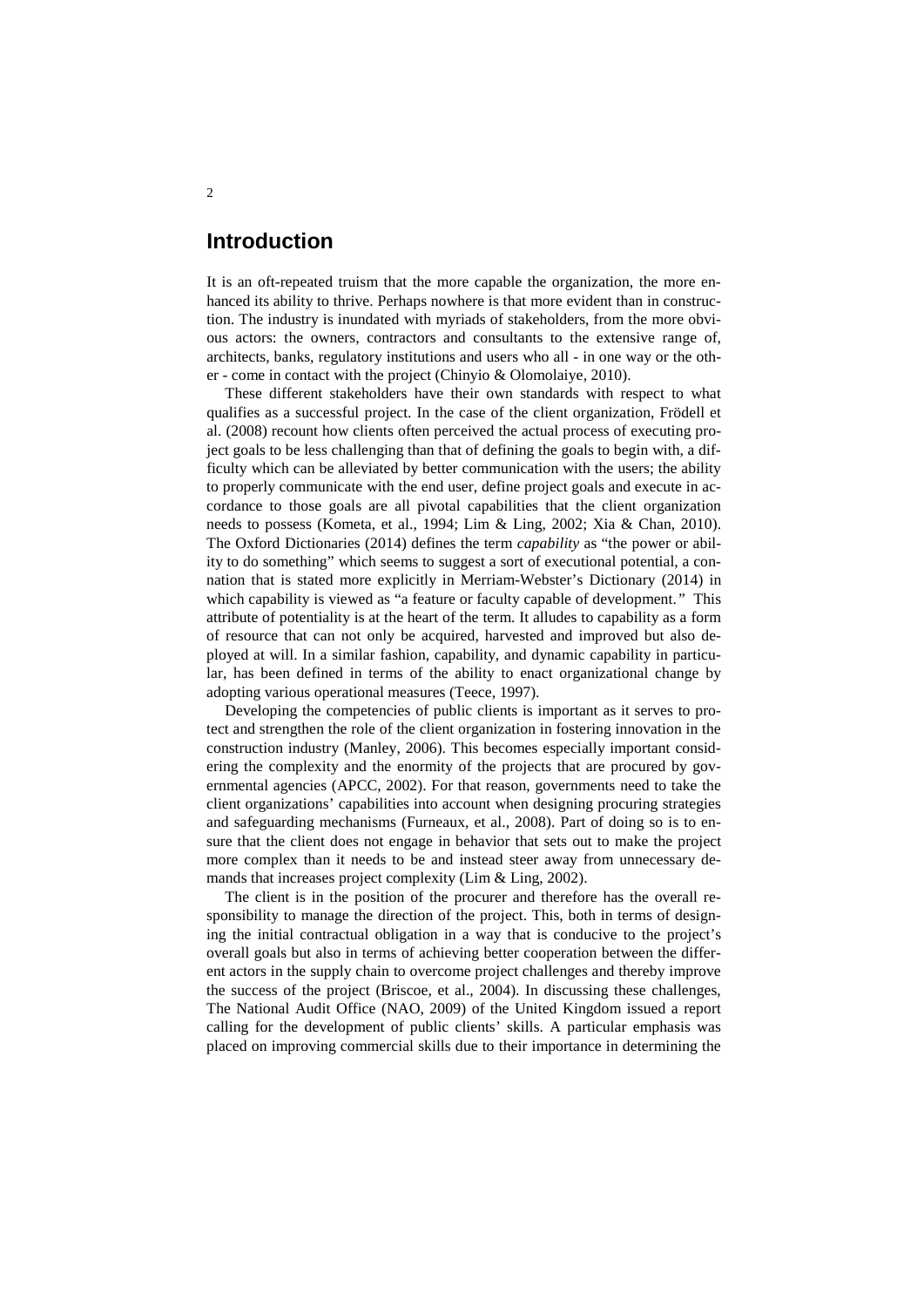trajectory of a specific project and how it eventually unfolds. This line of thought can also be found in the work of Kometa et al. (1994) in which it was shown that client performance is not solely dependent on a single attribute but instead on a number of different attributes of which financial attributes play a substantial role.

Recommendations to public organizations included the call for a more rigorous hiring process in order to attract candidates with a greater exposure to the private sector. The report issued by the NAO also suggests the use of mentoring programs to support skill development of current employees, that career paths be made more clear, standardization of work procedures be implemented and more adequate ways of measuring commercial skills be introduced despite the difficulties involved in doing so (NAO, 2009). However, in stressing the importance of commercial capabilities, it is important not to lose sight of the complete picture.

Consequently, this paper takes as a point of departure the recognition that client capabilities should be discussed not solely from the point of view of commercial considerations, but instead from that of a holistic outlook encompassing both the relational and contractual capabilities discussed by Hartman et al. (2010), the commercial capabilities stressed by NAO (2009) as well as other forms of capabilities that fall outside of these categories but whose impact on the outcome of the project is palpable.

The objective of this paper is to describe how the public construction client can harness, utilize and prioritize the capabilities required to handle large scale construction projects in a manner conducive to the client organization's overall goals.

In pursuit of this objective, a literature study was carried out which resulted in a mapping and subsequent categorization of capabilities based on research literature dealing with the client role, dynamic capabilities and organizational learning. The mapping of capabilities constitutes a theoretical foundation for a forthcoming empirical study on the addressed topic.

### **Literature Review**

This section gives an overlook of the public construction client in terms of the role which the client embodies in the construction arena and how that affects the projects that emerge.

#### **Dynamic Capabilities**

Teece et al. (1997) notes that dynamic capabilities are essentially routines, be they organizational or strategic, that serve to create new resource configurations for firms. The term can thus be viewed as a type of process that integrates, reconfigures as well as gains and relinquishes resources. The original definition put forward by Teece et al. (1997, p. 516) explained dynamic capabilities as "the firm's ability to integrate, build, and reconfigure internal and external competencies to address rapidly changing environments." This particular description has gained a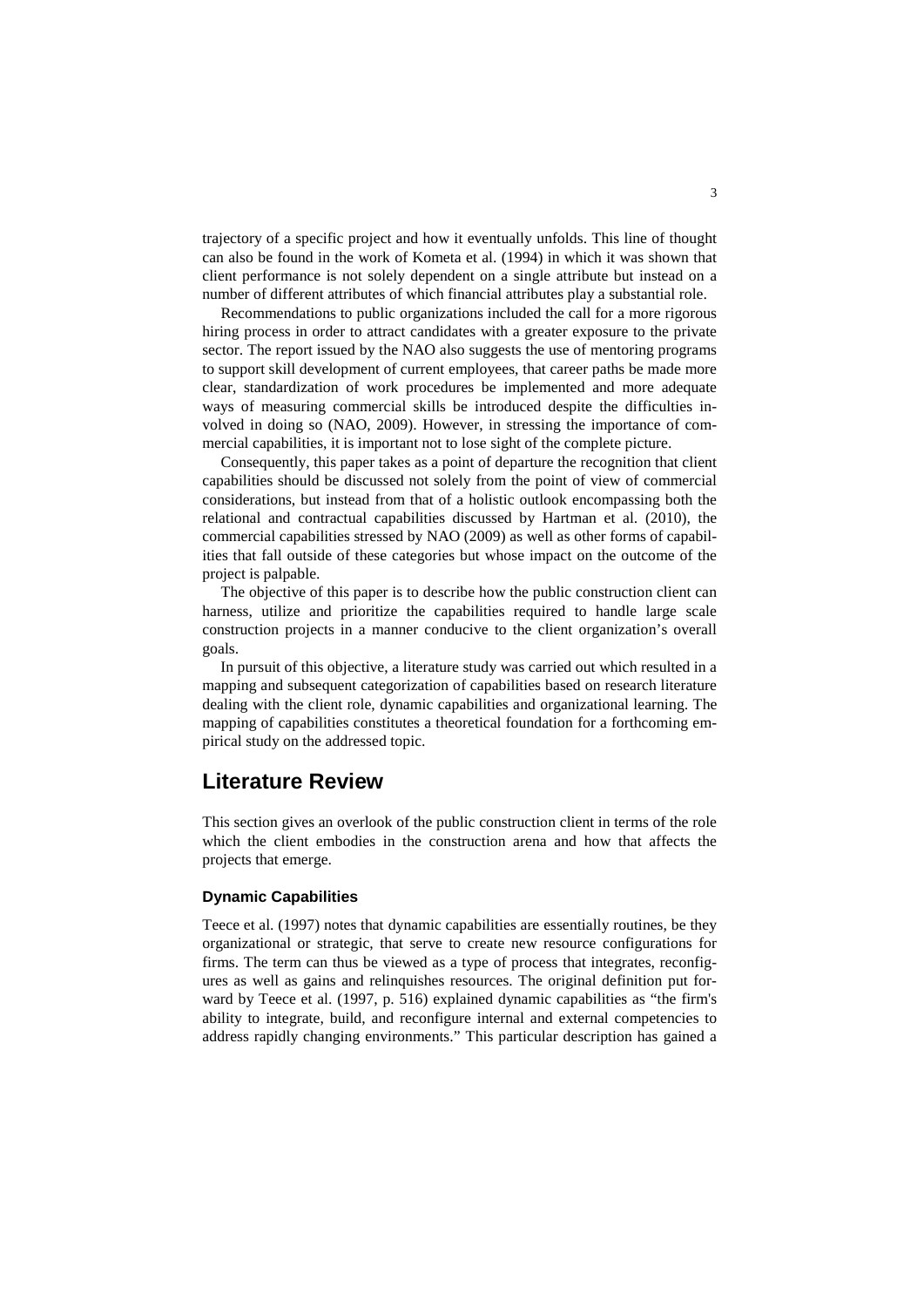considerable amount of traction and is often adopted as the standard definition for the term, see Eisenhardt and Martin (2000); Helfat, et al. (2007); and Wilkens, et al. (2004) for notable examples. In spite of the definition's popular use, it is not without its detractors. Zollo and Winter (2002) points out that the definition of dynamic capabilities offered by Teece et al. is firmly predicated on the assumption that the environment of the firm is rapidly changing even though this might be less pertinent for certain organizations that operate in environments where change occurs slowly. Firms such as these also do acquire, integrate and reconfigure the competencies inherent in the organization *despite* not working under rapidly changing conditions.

As such, Zollo and Winter (2002, p. 340) instead lay forward the following definition for capability: "a dynamic capability is a learned and stable pattern of collective activity through which the organization systematically generates and modifies its operating routines in pursuit of improved effectiveness." This paper adopts the latter definition, in part due to the usefulness of using the term 'organization' as opposed to 'firm' which has the benefit of having larger applicability, which is more appropriate when discussing public client organizations. Secondly, this particular definition also does not necessitate the existence of a drastically changing business environment which is a more relevant outlook considering that the construction industry is typically known for its sluggishness and unwillingness to embrace innovation in the form of new technologies and change (Lindahl, et al., 2010).

Capabilities are essentially a fusion of skills and processes. The value of a process is non-existent without the accompanying skills needed to perform it; likewise a skill has a very limited domain if it is not applied within an effective process (Dawson, 2012). Regardless of the degree of rapid change that occurs in the business environment, dynamic capabilities will follow a path that is dependent on the organization's history in a manner characterized by idiosyncrasy (Teece, et al., 1997). The uniqueness of this path does not, according to Eisenhardt and Martin (2000), preclude the notion that there exist best practices in utilizing dynamic capabilities to prompt organizational change.

In this respect, dynamic capabilities can be said to contain practices that are more or less effective in bringing about the intended change, especially with regards to certain elements of dynamic capabilities such as strategic decision making, alliancing, and knowledge brokering. Teece (2007) makes the claim that organizations no longer compete in who has the best process but rather in who has the best process improving capability. At the heart of this philosophy is the contention that improving processes is necessary in order to be able to compete in the current fast paced business environment.

However, as Anand et al. (2009) illustrate, a large share of companies that have adopted continuous learning initiatives - of which developing dynamic capabilities is a subset - have not yielded satisfactory results; a development that Anand et al. ascribe to the lack of a framework. Initiatives of this nature differ depending on the type of capability that is sought after. As Dawson (2012) points out, improving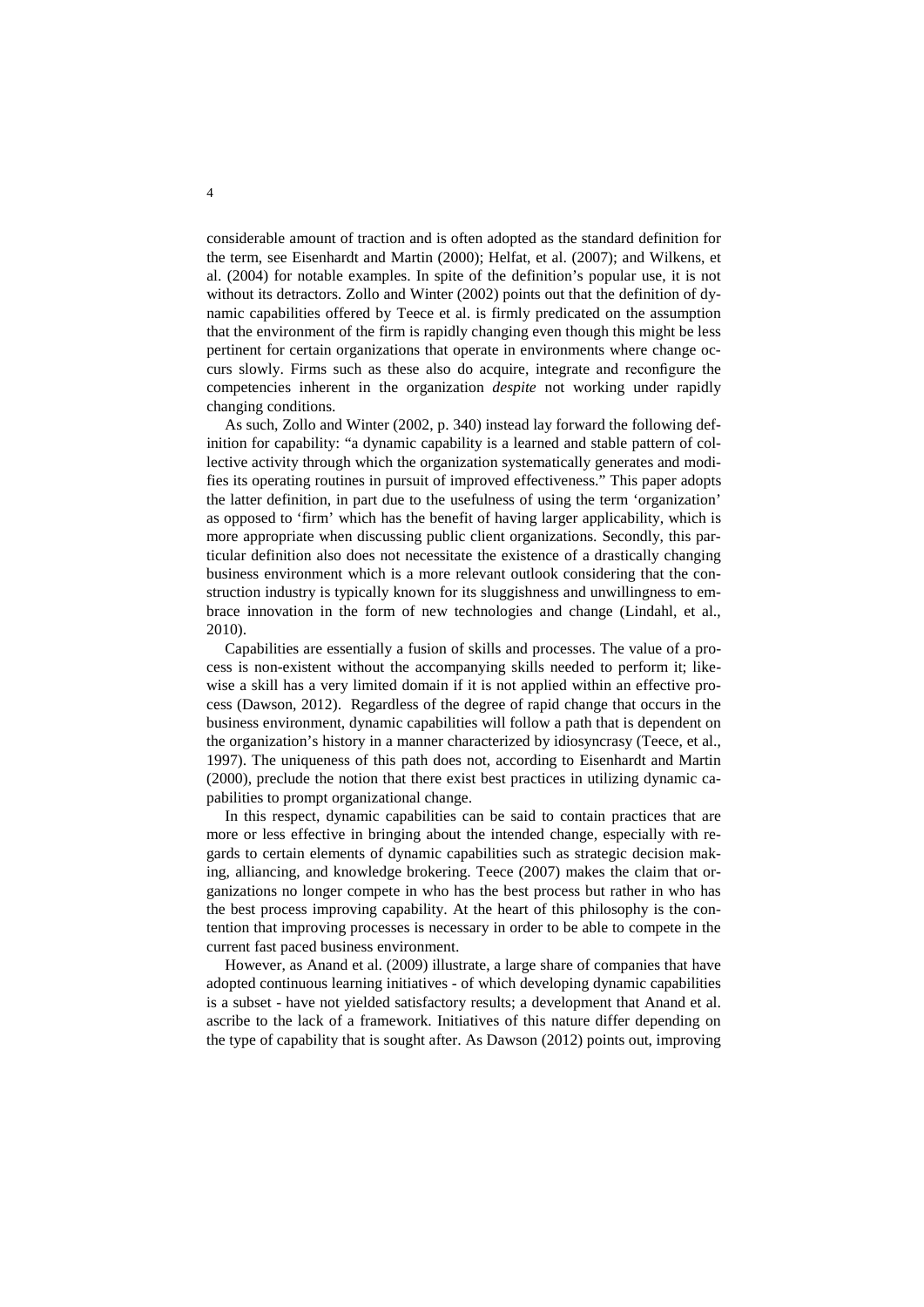specific business related capabilities such as attracting and retaining effective employees, improving product quality and ensuring efficient back-office processing are all immensely important and contribute to the competitive advantage of the organization.

However, these are not always the most influential capabilities; instead Dawson (2012) alludes to meta-capabilities as being the single most important capability that an organization can develop. These are the type of capabilities that enable the continued development of other integrated competencies. It may include the capability to rapidly learn new skills and processes, communicating openly within the organization, knowledge acquiring and sharing as well as adaptability and flexibility of organizational structure.

Although developing meta-capabilities can potentially be of immense value, they are also more difficult to achieve than other types of capabilities. In order for these to be developed, the client should not be preoccupied with short term results at the expense of long term objectives (Dawson, 2012).

#### **Clients' Dynamic Capabilities**

Hartman et al. (2010) stress the significance of developing both relational and contractual capabilities. Building on the works of Argyres and Mayer (2007), Hartman et al. (2010, p.1166) define contractual capabilities as "[the] successful management of the contingencies involved in transaction relationships with other parties, and their implications for the efficiency and effectiveness of the service delivery." To be contractually capable is to be able to perceive in advance where there might be room for opportunism in the contract and address such concerns prior to the commencement of the project, as early as in the tendering, drafting or negotiation phase (Hartmann, et al., 2010). This is of particular interest in the construction industry where opportunism has been identified as a core problem for clients (Boukendour, 2007; Reve & Levitt, 1984; Winch, 1989).

Opportunistic behavior has been shown to emerge as a result of changes that are undertaken by the client with regards to the project specification. By introducing changes in the project specification, the client may inadvertently induce the contractors to engage in opportunistic pricing of 'extras', a burden which is then carried by the client (Winch, 1989).

There are a number of contractual ways to deal with this predicament. It could be addressed by allowing the clients to specify in detail the roles and responsibilities of the different stakeholders, thereby removing any ambiguities that could potentially be exploited by contractors and thus reduce the overall scope of opportunistic behavior (Argyres & Mayer, 2007). In a study of design-build clients' competencies, Xia and Chan (2010) found that having a clearly defined project scope, in addition to sufficient financial and contract management capability, were key in ensuring project success. It is however important to be able to distinguish which of the parties constitutes the primary loci of contract management capabilities.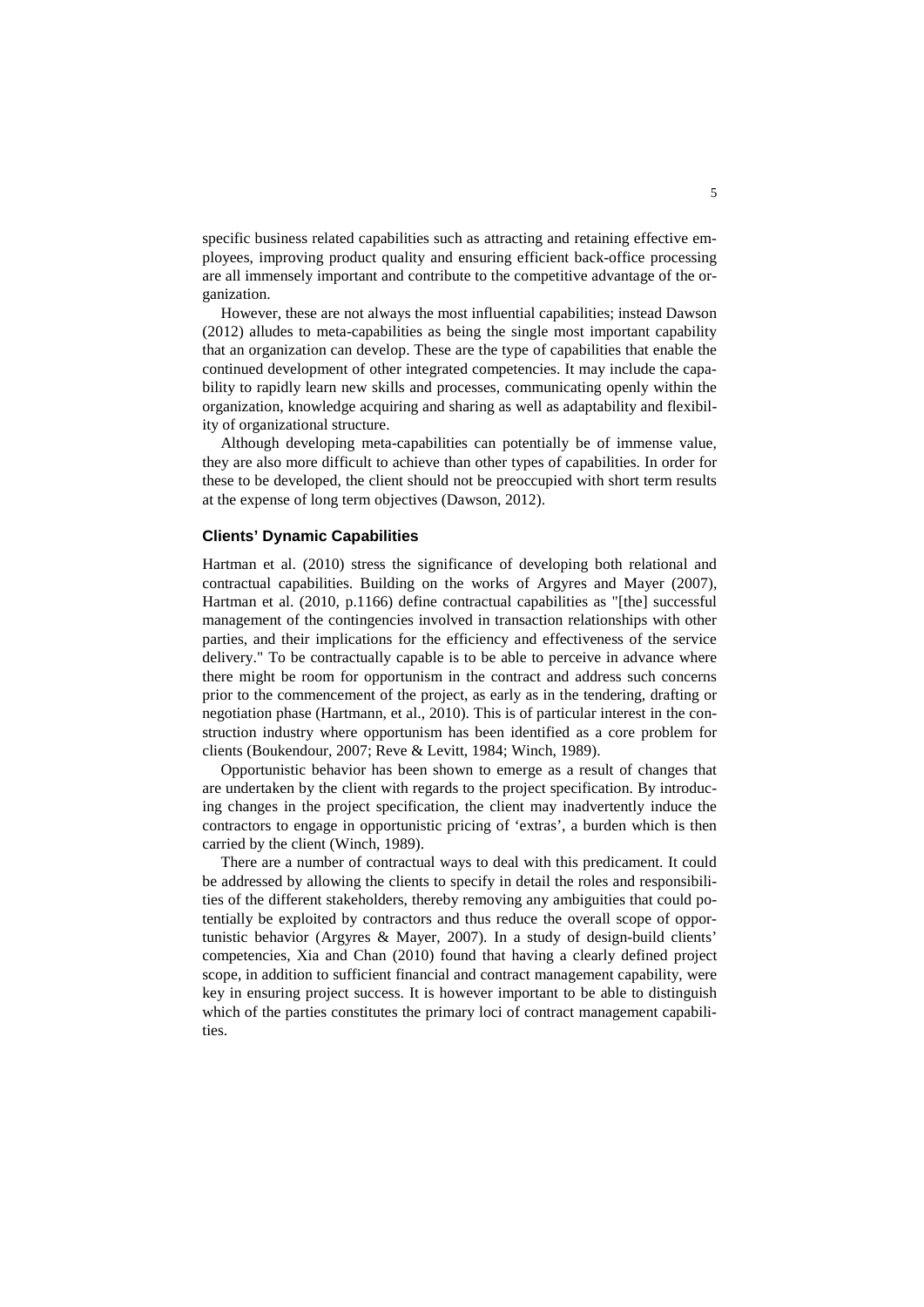According to Argyres and Mayer (2007), control is allocated in accordance to the given contract terms; whereas roles and responsibilities, decision and control rights as well as communication fall under the managers' responsibilities, contingency planning and in particular dispute resolution fall under the domain of lawyers. This way of allocating contract design capability may serve to improve contract performance if relevant personnel develop contract design capabilities, given the sort of terms that are typically included in the organization's contracts. This is grounded in the assumption that the capabilities for designing such terms reside differentially in different kinds of personnel, in particular with respect to the managers, engineers or lawyers within the organization.

In contrast to contractual capabilities, relational capabilities deal with socially intricate routines, policies and procedures in an interorganizational context. The chief purpose of which is to govern the relationships as a way to achieve organizational goals (Hartmann, et al., 2010). To achieve these goals however, the client organization needs to develop relational and contractual capabilities and should not serve to hamper performance improvement by unremittingly retaining deeply seeded organizational routines that are not conducive to project performance (Haroglu & Leiringer, 2010).

In certain cases, what appears to be deficiencies in certain capabilities such the difficulty in producing accurate plans and estimates of cost and time related matters may not necessarily be attributable to the lack of a particular capability. Rather, as shown by Flyvbjerg et al. (2009), in some cases, this can be explained by the client's deliberate intent to overstate benefits by assuming higher traffic flows, underestimating risks and by using artificially low values for determining costs, all in an effort to embellish the benefits of a specific project and thereby promote decisions not necessarily grounded on a complete analysis of outcomes. Regardless of whether this misjudgment occurs as a result of delusion or deception, it nonetheless clearly signifies a skillset that the client is in need of improving. It may also be the case that the organization's capabilities differ depending on the individual client organization.

However, institutional arrangements in the form of public policy tend to simply assume that the level of capability that exists in a given client organization is adequate to meet the requirements put forward by policy. Instead, an assessment of these capabilities should be undertaken in order to ensure that beneficial outcomes are obtained from the procurement processes and that public values are safeguarded (Furneaux, et al., 2008). Part of assessing the organization's own capabilities is to be able to distinguish between times when the organizations capabilities suffice to reach the intended goal and when it may be more prudent to outsource those capabilities.

A knowledgeable client may even leave room for some modifications in the early design in order to make use of the contractors' comparative advantages (Warsame, et al., 2013). The Australian Procurement and Construction Council (APCC) recommend that the assessment of the organizations capabilities ought to be predicated on the basis of best practice criteria in which individual members of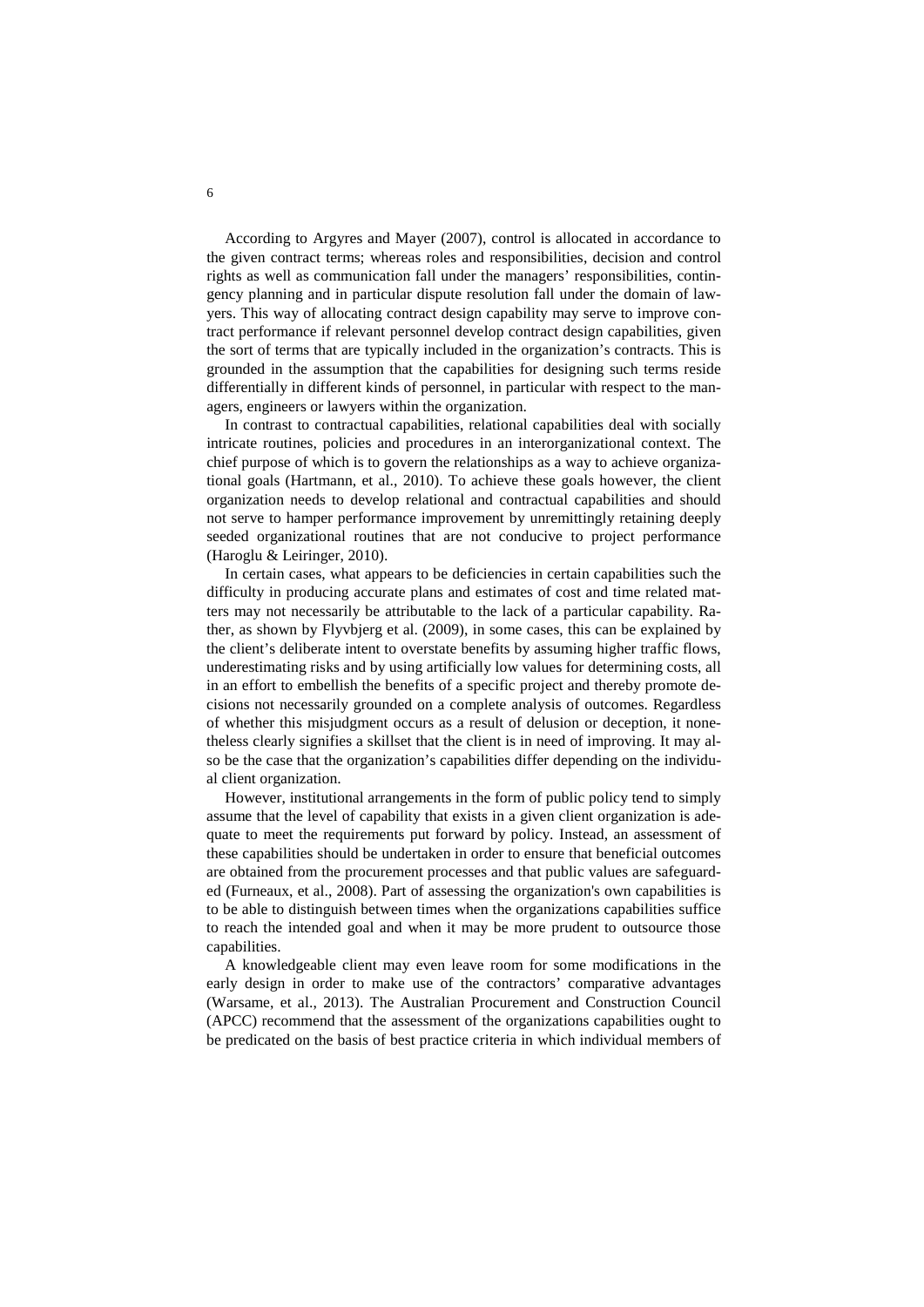the client organization can be measured and compared to a given standard. This assessment would be akin to the assessing that occurs when the client organization monitors consultants and contractors but instead of evaluating external parties, the evaluation would be internal (APCC, 2002).

Kometa et al. (1994) set out to investigate the chief attributes that clients need to possess in positively influence project consultant's performance. Having established that the weight of culpability is often been placed on consultants in cases where performance has been lacking, Kometa et al. (1994) suggest that the consultants are not necessarily exclusively to blame for a poor performance. Rather, it may also be ascribed to the client's lack of management the situation. To address this issue, the authors identify 10 main attributes and 47 sub-attributes that influence project consultants' performance.

Lim and Ling (2002) reduced the number of attributes to five, highlighting the most influential ones, and then proceeded to base those attributes as the theoretical underpinning for a model predicting client's contribution to project success. This was achieved by analyzing the attributes of the clients that consultants and contractors viewed as significant in contributing to project success. In particular, clients should have a clearer focus on specifying objectives, be creditworthy and allow for a more trusting relationship with the projects team members and in doing so avoid litigious behavior. Unfortunately, as Wong et al. (2008) explains, instead of building trusting relationships that would aid in achieving a successful project outcome, clients and contractors tend to collaborate in a highly confrontational environment where distrust is the norm.

#### **Capability Maturity Models**

An approach developed in the IT-sector is the Capability Maturity Model (CMM) which gave birth to a number of similar models that have been applied in such varied industries as Manufacturing, Health Care and Construction (Curtis, et al., 2009). In essence, the model was originally developed to identify strengths, weaknesses and risks of an organization's software process (Paulk, 1993). Later revisions have included an adaptation to suit infrastructure projects, but according to Jia et al. (2011) these have been adapted adequately. Additionally, the evidence base by which many maturity models are based have been characterized as thin (Grant & Pennypacker, 2006).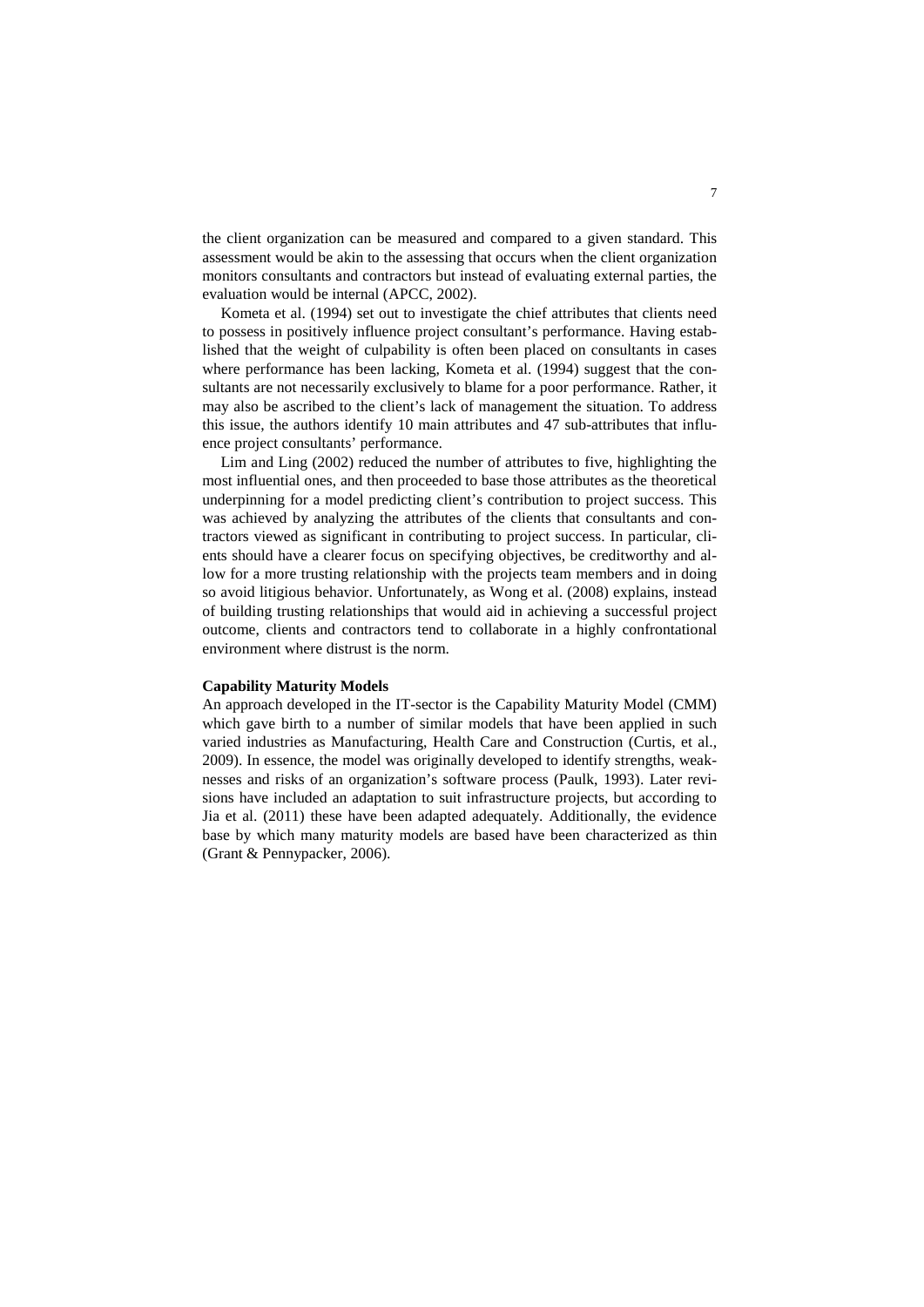# **Concluding remarks**

This paper has attempted to show the complexities involved in the term capabilities as it relates to public construction clients. The number of capabilities that are relevant to consider in discussing public construction clients are numerous in length and cover a wide range of disciplines, from the technical to the psychological. Although there appears to be a unanimous agreement in regards to the importance of both acquiring and further developing client capabilities, no allencompassing method seems to exist for that purpose.

This might be explained on the ground that projects in construction have a unique component to them, a structure often characterized as loosely coupled (Dubois & Gadde, 2002). In addition to this, dynamic capabilities are also typified by their uniqueness with respect to how they manifest from one organization to another (Teece, et al., 1997). It seems therefore that the problem becomes double folded in the case of developing dynamic capabilities for public construction clients, who after all, function in both a highly uncertain and highly complex environment.

8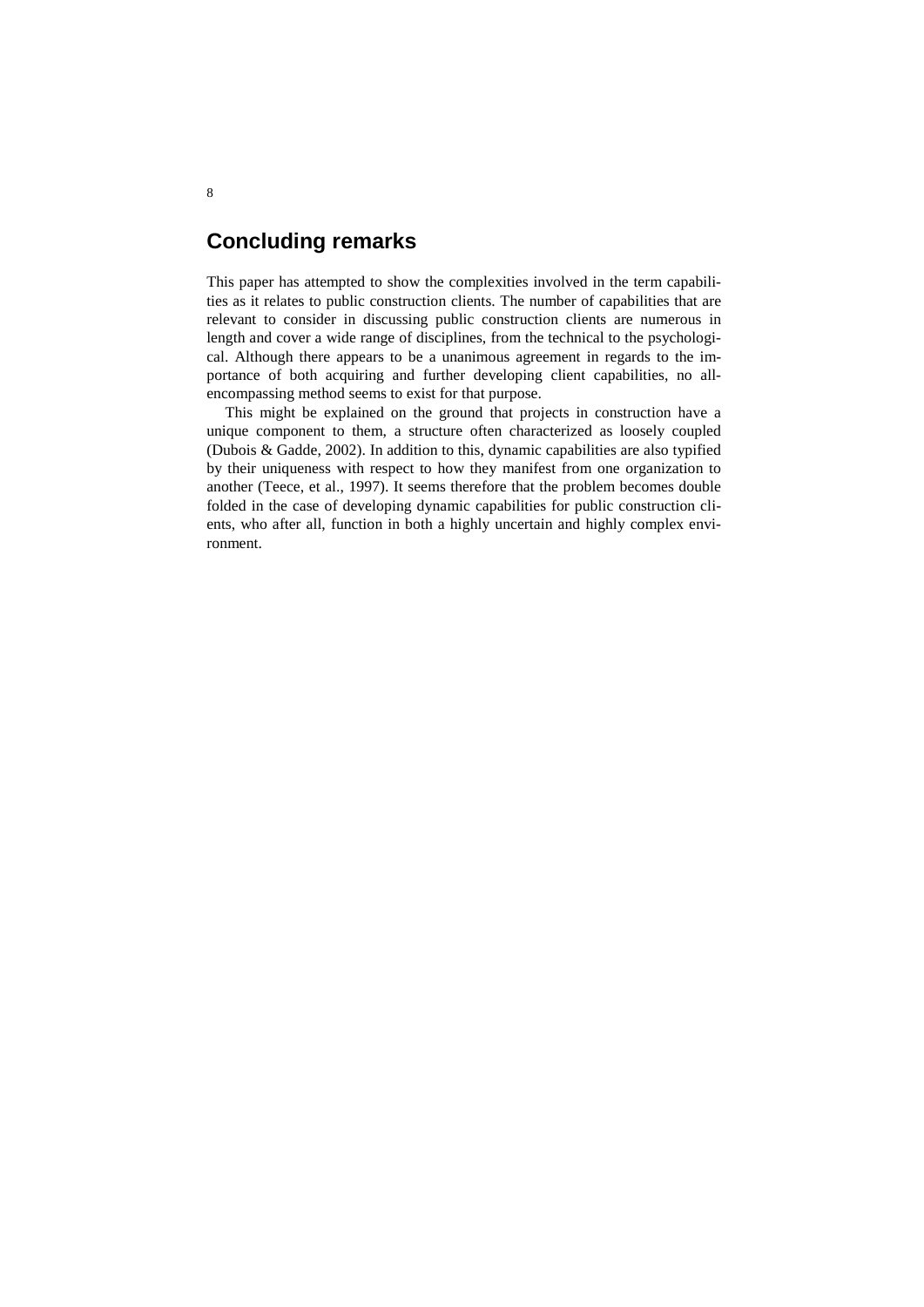### **References**

Anand, G., Ward, P. T., Tatikonda, M. V. & Schilling, D. A., 2009. Dynamic capabilities through continuous improvement infrastructure. *Journal of Operations Management,* 27(6), pp. 444-461.

APCC, 2002. *Client skills: Skills required by Government as the Construction Industry Client,* Deakin, Australia: Australian Procurement and Construction Council (APCC).

Argyres, N. & Mayer, K. J., 2007. Contract design as a firm capability: An integration of learning and transaction cost perspectives. *Academy of Management Review,* 32(4), pp. 1060-1077.

Boukendour, S., 2007. Preventing post‐contractual opportunism by an option to switch from one contract to another. *Construction Management and Economics,*  25(7), pp. 723-727.

Briscoe, G. H., Dainty, A. R., Millett, S. J. & Neale, R. H., 2004. Client‐led strategies for construction supply chain improvement. *Construction Management and Economics,* 22(2), pp. 193-201.

Chinyio, E. & Olomolaiye, P., 2010. *Construction stakeholder management.*  Oxford, United Kingdom: John Wiley & Sons.

Curtis, B., Hefley, B. & Miller, S., 2009. *People Capability Maturity Model (P-CMM) Version 2.0 (No. CMU/SEI-2009-TR-003).,* Hanscom ABF, United States: Software Engineering Institute.

Dawson, R., 2012. *Developing knowledge-based client relationships.* Oxford, UK: Routledge.

Dubois, A. & Gadde, L. E., 2002. The construction industry as a loosely coupled system: implications for productivity and innovation. *Construction Management & Economics,* 20(7), pp. 621-631.

Eisenhardt, K. M. & Martin, J. A., 2000. Dynamic capabilities: what are they?. *Strategic Management Journal,* 21(10-11), pp. 1105-1121.

Flyvbjerg, B., Garbuio, M. & Lovallo, D., 2009. Delusion and Deception in Large Infrastructure Projects: Two Models for Explaining and Preventing Executive Disaster. *California Management Review,* 51(2), pp. 170-193.

Frödell, M., Josephson, P.-E. & Lindahl, G., 2008. Swedish construction clients' views on project success and measuring performance. *Journal of Engineering, Design and Technology,* 6(1), pp. 21-32.

Furneaux, C. W., Brown, K. & Allan, D., 2008. Public values embedded in Australian public works procurement. *Public Money and Management,* 28(3), pp. 167-172.

Grant, K. P. & Pennypacker, J. S., 2006. Project management maturity: an assessment of project management capabilities among and between selected industries. *IEEE Transactions on Engineering Management,* 53(1), pp. 59-68.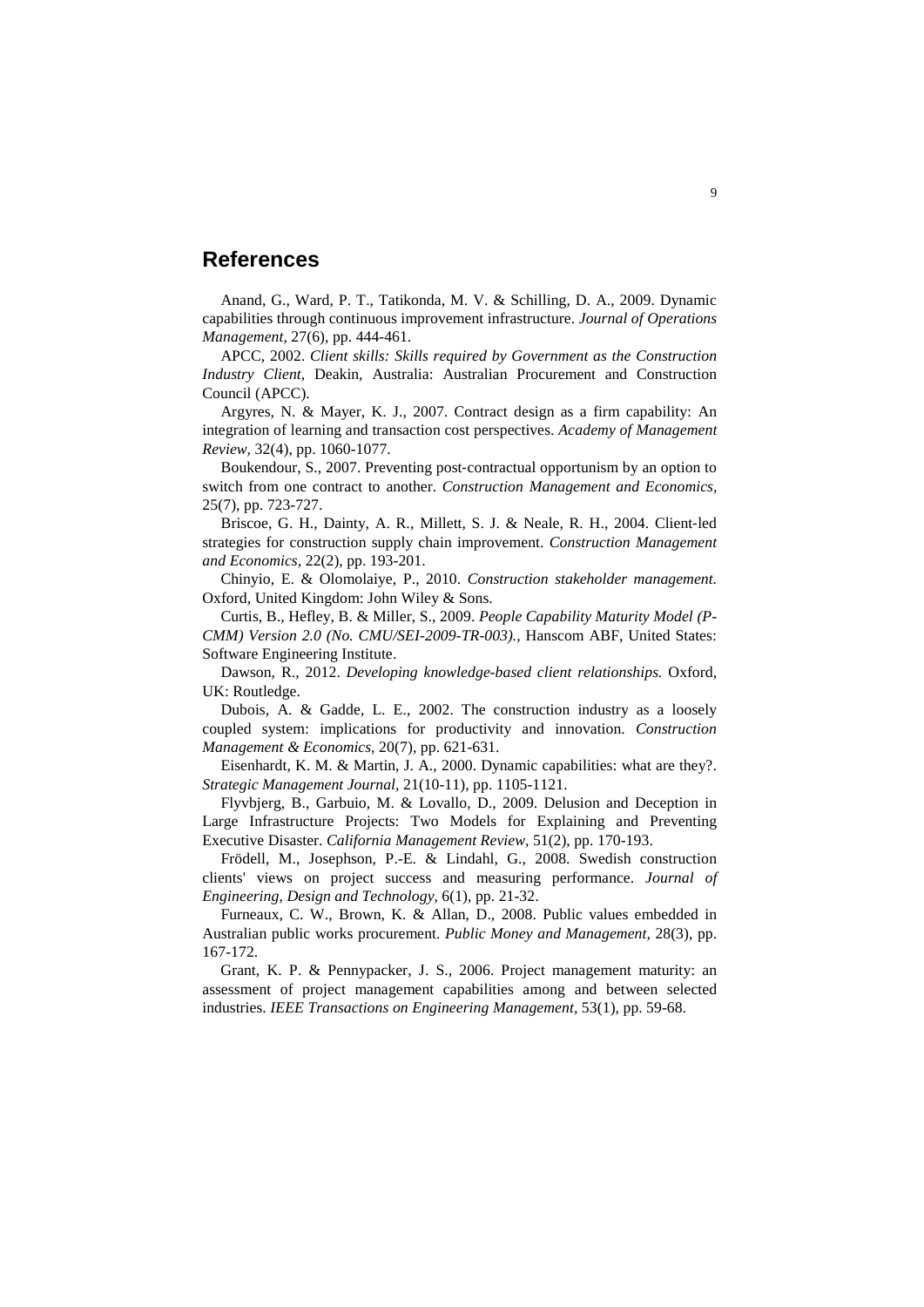Haroglu, H. & Leiringer, R., 2010. *Achieving whole-life value: The challenges of service-led construction. In Association of Researchers in Construction Management.* Leeds, UK, ARCOM - Proceedings of the 26th Annual Conference.

Hartmann, A., Davies, A. & Frederiksen, L., 2010. Learning to deliver serviceenhanced public infrastructure: balancing contractual and relational capabilities. *Construction Management and Economics,* 28(11), pp. 1165-1175.

Helfat, C. E. et al., 2007. *Dynamic capabilities: Understanding strategic change in organizations.* 1 ed. Victoria, Australia: John Wiley & Sons.

Jia, G. et al., 2011. Program management organization maturity integrated model for mega construction programs in China. *International Journal of Project Management,* 29(7), pp. 834-845.

Kometa, S. T., Olomolaiye, P. O. & Harris, F. C., 1994. Attributes of UK construction clients influencing project consultants' performance. *Construction Management and Economics,* 12(5), pp. 433-443.

Lim, E. H. & Ling, F. Y. Y., 2002. Model for predicting clients' contribution to project success. *Engineering Construction and Architectural Management,* 9(5-6), pp. 388-395.

Lindahl, G. et al., 2010. *Quality Innovation & Evidence in Healthcare Physical Environments in England & Sweden-Establishing a Collaborative Roadmap.*  Edingburgh, Scotland, 3rd Annual Conference of the Health and Care Infrastructure Research and Innovation Centre, 22-24 September 2010.

Manley, K., 2006. The innovation competence of repeat public sector clients in the Australian construction industry. *Construction Management and Economics,*  24(12), pp. 1295-1304.

Merriam-Webster, 2014. *Capability - Definition and More from the free Merriam-Webster's Dictionary.* [Online]

Available at: http://www.merriam-webster.com/dictionary/capability [Accessed 26 08 2014].

NAO, 2009. *Commercial skills for complex government projects.* [Online]

Available at: http://www.nao.org.uk/report/commercial-skills-for-complexgovernment-projects/

[Accessed 26 08 2014].

Oxford Dictionaries, 2014. *capability: definition of capability in oxford dictionary (British & World English).* [Online]

Available at: http://www.oxforddictionaries.com/definition/english/capability [Accessed 26 08 2014].

Paulk, M., 1993. *Capability Maturity Model for Software.* Pittsburgh, United States: John Wiley & Sons.

Reve, T. & Levitt, R. E., 1984. Organization and governance in construction. *International Journal of Project Management,* 2(1), pp. 17-25.

Teece, D., 2007. Explicating dynamic capabilities: the nature and microfoundations of (sustainable) enterprise performance. *Strategic Management Journal,* 28(11), pp. 1319-1350.